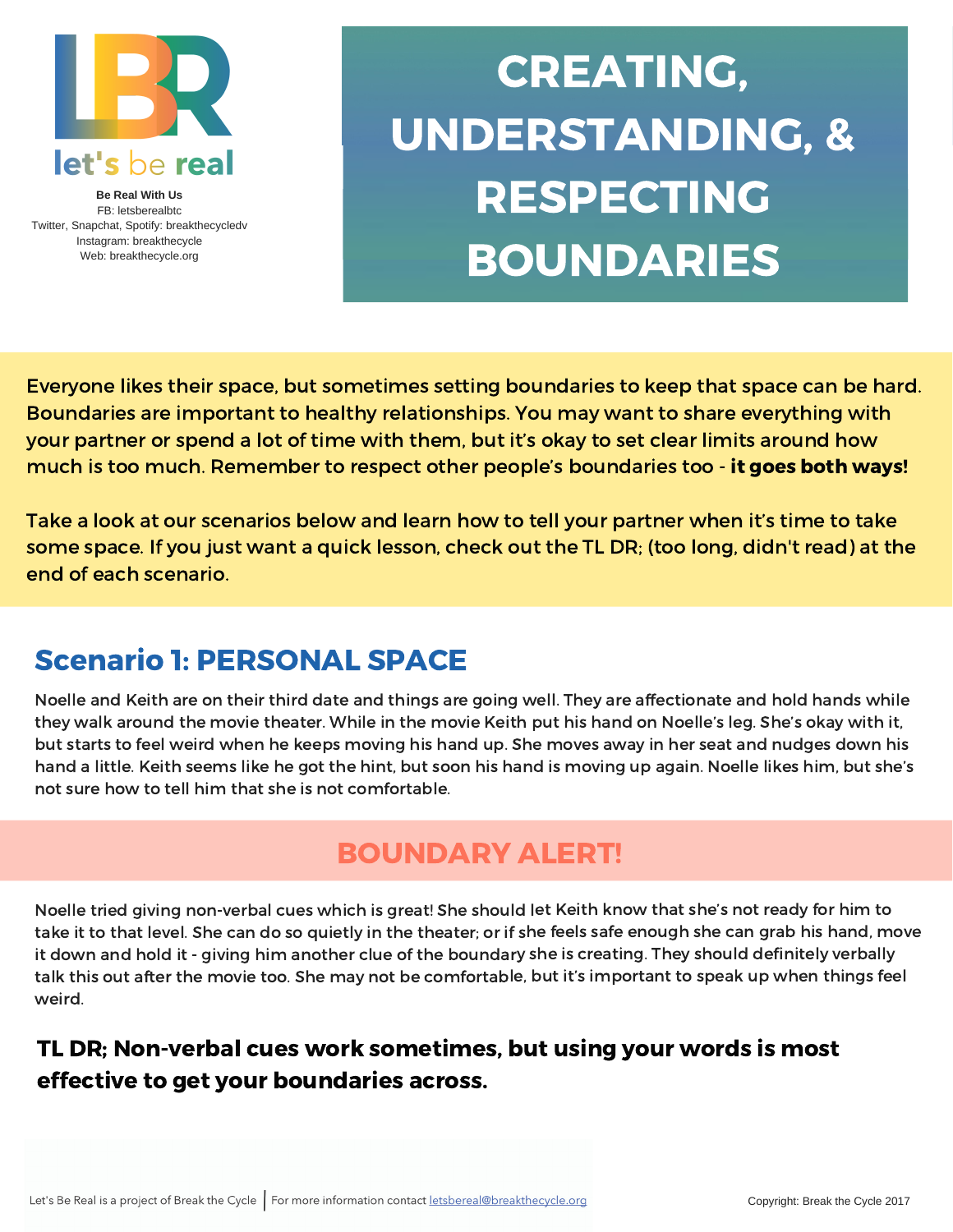

**Be Real With Us** FB: letsberealbtc Twitter, Snapchat, Spotify: breakthecycledv Instagram: breakthecycle Web: breakthecycle.org

# CREATING, UNDERSTANDING, & RESPECTING BOUNDARIES

## Scenario 2: VALUES & BELIEFS

Juan and Janel started going out a few months ago. They get along great and see a long-term relationship in their future. Janel has very strong religious beliefs, and Juan doesn't. Most times they have casual conversations about religion, but lately the conversations are more heated. Juan feels that Janel should be able to express her beliefs, but he doesn't feel like Janel listens or his opinion matters.

## BOUNDARY ALERT!

Juan is feeling like his voice doesn't matter; this is <sup>a</sup> red flag. Religion can be <sup>a</sup> sensitive topic, but with respect and understanding you should be able to communicate in ways where both sides feel heard. Janel and Juan really care for each other which helps this situation. Juan should ask Janel if they can talk about how he's feeling about their conversations. Sometimes you need to agree to disagree, but you should always feel like your opinion matters to your partner.

#### TL DR; Expressing your opinion may not change the other person's thoughts, but your voice always deserves to be heard.

## Scenario 3: TEXTING

Isaiah and Darnell met over the summer and texted each other all day every day. They live in different cities and aren't able to see each other often. When school starts, Darnell still texts Isaiah all day, but his responses are short and slow. Isaiah still likes Darnell and wants to hear from him, but Isaiah can't always text in school. He's not sure how to tell Darnell that he still wants to talk to him, but just can't talk as much.

## BOUNDARY ALERT!

Sometimes we forget that just because we can have our phones in our hands all the time, it doesn't mean that we do! Isaiah is feeling overwhelmed by the expectation to text. Darnell may also be feeling left out by Isaiah's short texts. They should have <sup>a</sup> conversation, if not in person, maybe over video chat or <sup>a</sup> phone call to voice their concerns.